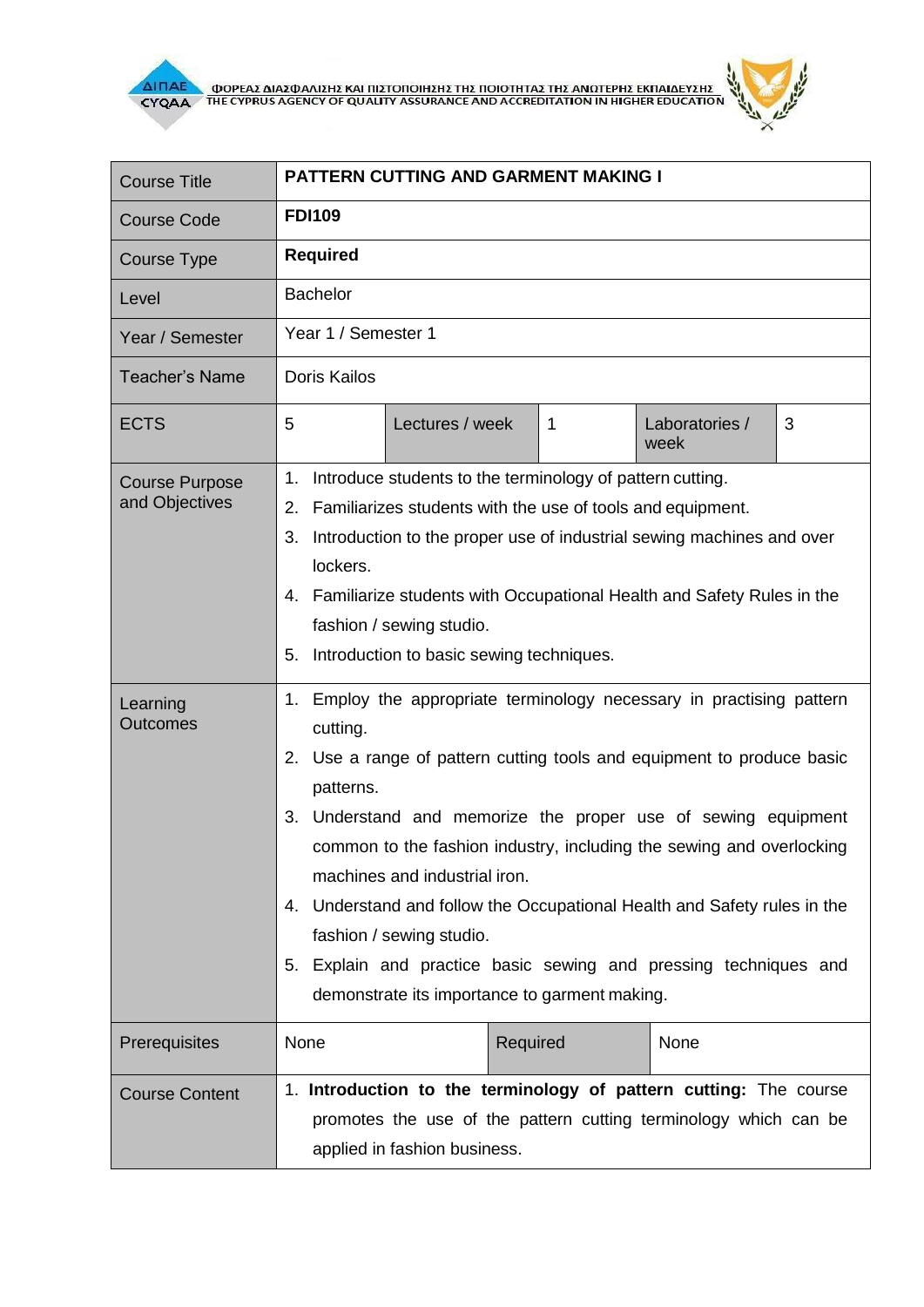

|                         | 2. Familiarization with tools and equipment: Giving great attention to<br>the use of the professional techniques concerning pattern production.<br>Students are introduced to the techniques involved in lay planning and<br>lay making.<br>Introduction to the proper use of industrial sewing machines and<br>3.<br>over lockers: The course will help students understand the proper use<br>of relevant machinery used in the fashion industry i.e. sewing and<br>overlocking machines, through a series of practical exercises.<br>4. Occupational Health and Safety Rules in the fashion / sewing<br>studio: Students will be made aware of the correct behavior and safety                                                                                                       |
|-------------------------|----------------------------------------------------------------------------------------------------------------------------------------------------------------------------------------------------------------------------------------------------------------------------------------------------------------------------------------------------------------------------------------------------------------------------------------------------------------------------------------------------------------------------------------------------------------------------------------------------------------------------------------------------------------------------------------------------------------------------------------------------------------------------------------|
|                         | rules that need to be followed at all times in a studio.<br>Introduction to basic sewing techniques: Major attention will be<br>5.<br>given to the development of competencies in basic sewing techniques<br>and the introduction to sewing terminology.                                                                                                                                                                                                                                                                                                                                                                                                                                                                                                                               |
| Teaching<br>Methodology | Short lectures accompanied by practical demonstrations are delivered in all<br>topics mentioned above. The students then proceed to complete the<br>practical exercise required individually. They will then proceed with project<br>work, demonstrating the skills gained in their practical workshops.                                                                                                                                                                                                                                                                                                                                                                                                                                                                               |
| Bibliography            | 1. Aldrich, W. (2015) Metric Pattern Cutting for Women's Wear.<br>(6 <sup>th</sup> edition). Wiley: UK.<br>Aldrich, W. (2015) Fabrics and Pattern Cutting. (1 <sup>st</sup> edition). Wiley: UK.<br>2.<br>Bray, N. (2008) Dress Pattern Designing - The Basic Principles of Cut<br>3.<br>and Fit (classic edition). Blackwell Scientific Publications: U.K.<br>Campbell H. (2009) Designing Patterns - A Fresh Approach to Pattern<br>4.<br>Cutting. Stanley Thornes: U.K.<br>Carr, H. & Latham, B. (2008) Carr & Latham's Technology of Clothing<br>5.<br>Manufacture. UK: Wiley Blackwell.<br>Cooklin, G. (2006) Introduction to Clothing Manufacture. UK: Blackwell<br>6.<br>Publishing.<br>Ireland, P. J. (2009) New Encyclopedia of Fashion Details. UK: Batsford<br>7.<br>Press. |
| Assessment              | Demonstration of correct pattern development methodologies and<br>٠<br>sewing technical skills 40%<br>Correct use of pattern drafting tool and sewing room equipment 20%                                                                                                                                                                                                                                                                                                                                                                                                                                                                                                                                                                                                               |